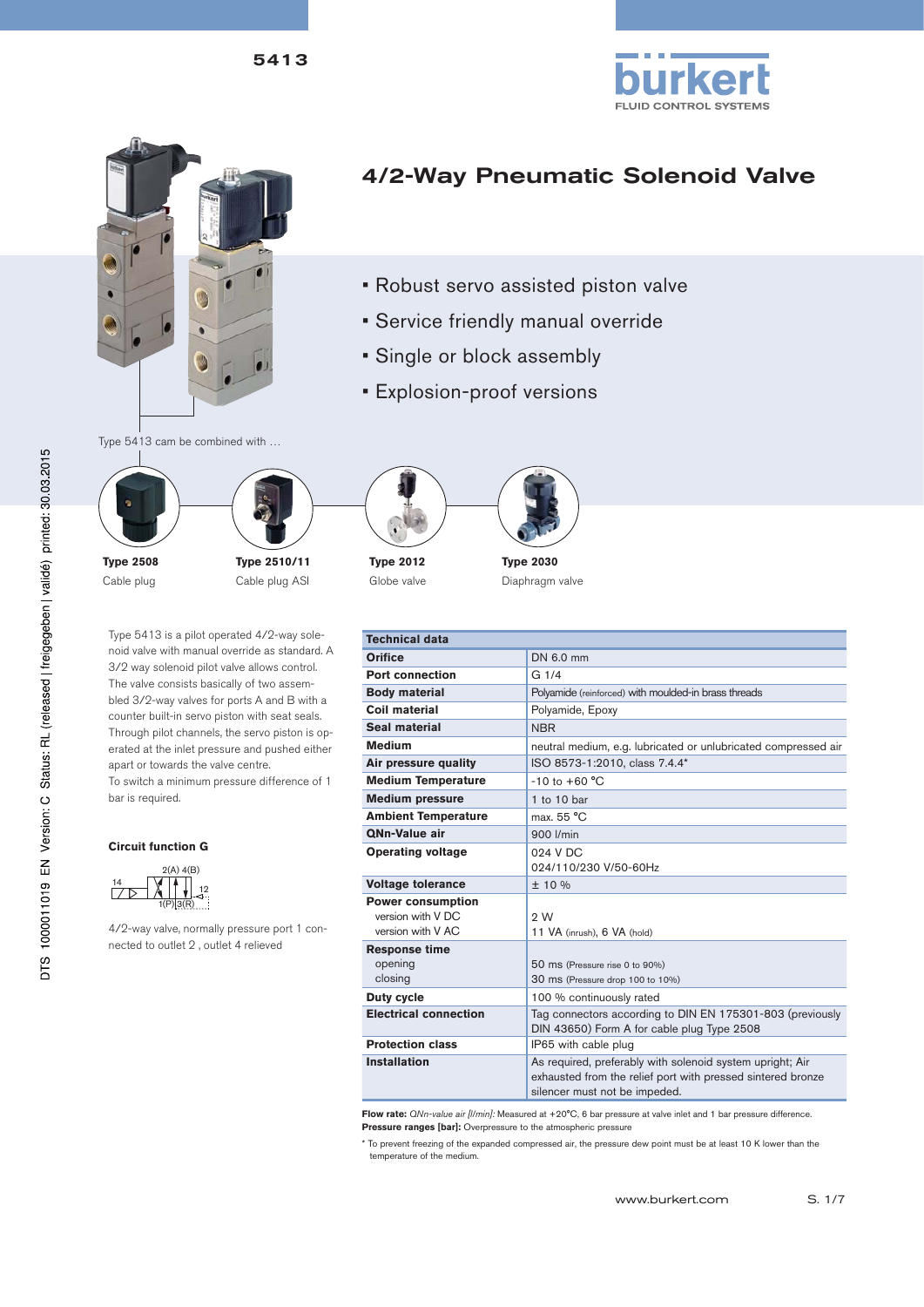

#### **Materials**



## Circuit function G



Normally both servo pistons are relieved on the operating side. The servo pistons are pushed apart with the pressure applied on the port (P), the upper piston opens the connection from (P) to (B), and the lower  $\ddot{\text{p}}$  piston opens the connection from (A) to (R).

#### *Position after switching on the current:*

The pilot valve opens the pilot bore and exposes both pistons to pressure and pushes them towards the valve centre. The upper piston released the connection (B) to (R), the lower piston opens the connection (P) to (A).

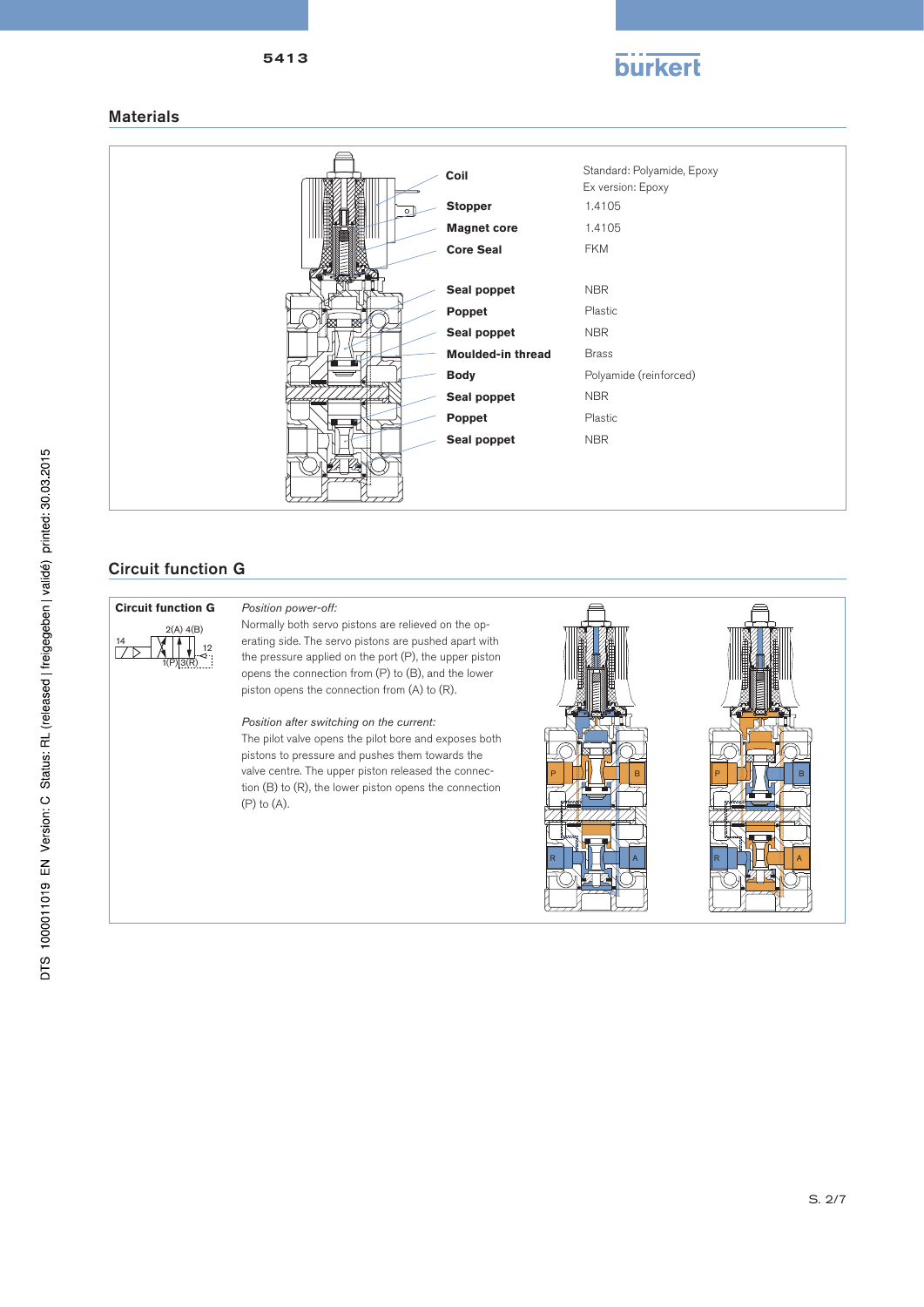

# Dimensions for standard version [mm]



# Ordering chart

#### Version with manual override, NBR seal

|   |                      | ت                               | Φ<br>Orifice<br>[mm] | nnection<br>ē<br>Port | 늚<br>value<br>QN <sub>I</sub> | range<br><u>ی</u><br>Ξ<br>Press<br>[bar] | ption<br>ō<br>큸<br><b>Pow</b><br>$\bar{\bar{\mathbf{S}}}$ | ⋾⋷⋝       | $\circ$<br>ltem |
|---|----------------------|---------------------------------|----------------------|-----------------------|-------------------------------|------------------------------------------|-----------------------------------------------------------|-----------|-----------------|
| G | 2(A) 4(B)            | 4/2-way valve, normally pres-   | 6                    | G 1/4                 | 900                           | $1 - 10$                                 | $\overline{2}$                                            | 024/DC    | 134 615         |
|   | 14<br>$\frac{12}{4}$ | sure port 1 connected to outlet |                      |                       |                               |                                          |                                                           | 024/50-60 | 134 616         |
|   | $1(P)$ 3(R) $\ldots$ | 2, outlet 4 relieved            |                      |                       |                               |                                          |                                                           | 110/50-60 | 134 617         |
|   |                      |                                 |                      |                       |                               |                                          |                                                           | 230/50-60 | 134 618         |

**Note:** To switch a pressure difference of 1 bar is required.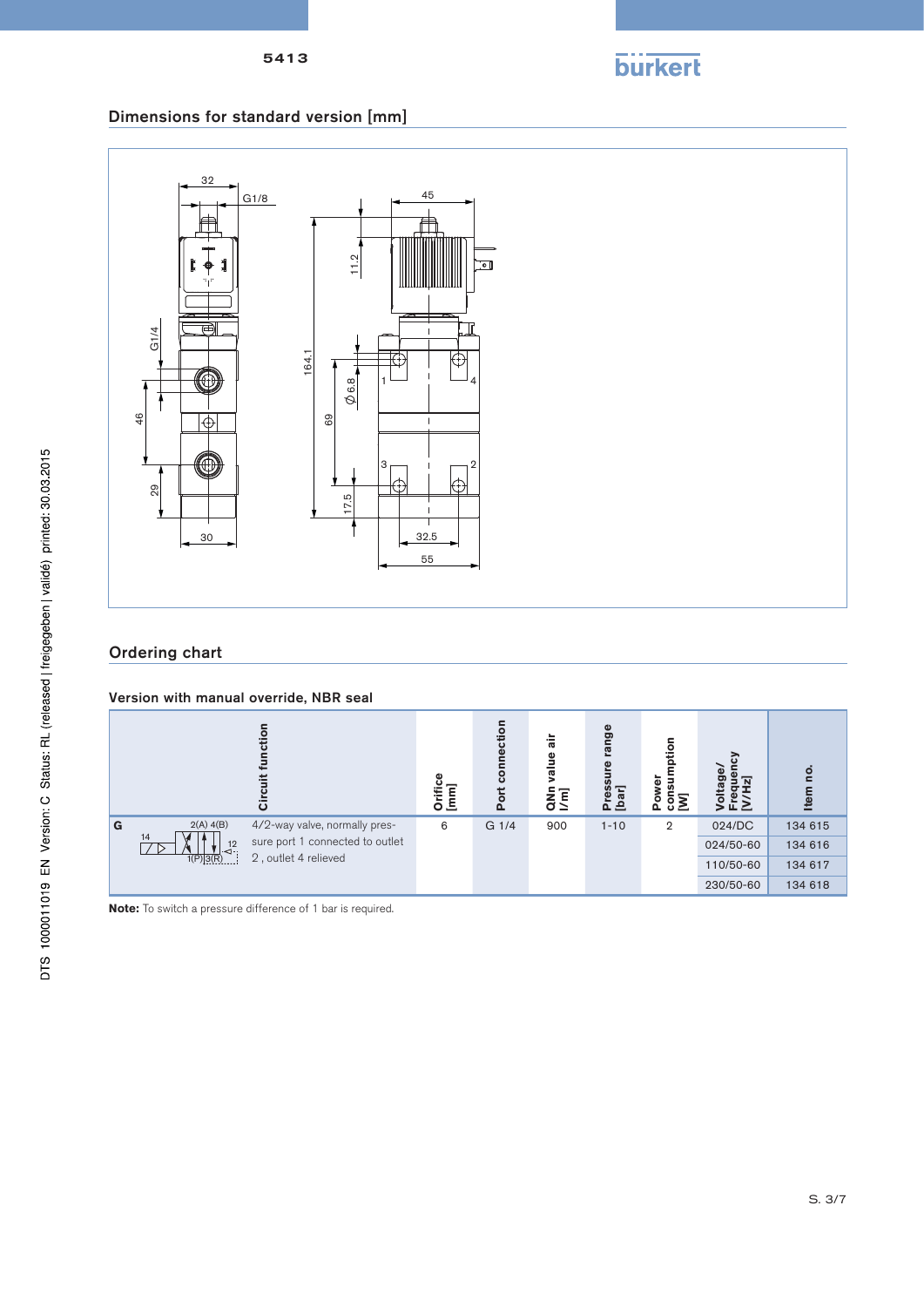5413



# Type 5413 – ATEX/IECEx version



The approval Ex m is achieved by the mounting of an approved push-over coil. The cable connection and the cable are non-detachable and sealed together with the valve. The valves can be used individually or in blocks.

| <b>Technical data</b>        |                                                                |  |  |
|------------------------------|----------------------------------------------------------------|--|--|
| <b>Body material</b>         | Polyamide                                                      |  |  |
| Seal material                | <b>NBR</b>                                                     |  |  |
| <b>Medium</b>                | neutral medium, e.g. lubricated or unlubricated compressed air |  |  |
| Air pressure quality         | ISO 8573-1:2010, class 7.4.4*                                  |  |  |
| <b>Medium temperature</b>    | $-10^{\circ}$ C to $+60^{\circ}$ C                             |  |  |
| <b>Ambient temperature</b>   |                                                                |  |  |
| Single mounting              | $-30^{\circ}$ C to $+60^{\circ}$ C                             |  |  |
| <b>Block mounting</b>        | $-30^{\circ}$ C to $+50^{\circ}$ C                             |  |  |
| <b>Port connection</b>       | G1/4                                                           |  |  |
| <b>Operating voltage</b>     | 24/110/230 V UC                                                |  |  |
| <b>Voltage tolerance</b>     | $+10%$                                                         |  |  |
| Duty cycle                   | 100 % continuously rated                                       |  |  |
| <b>Electrical connection</b> | 3m cable, moulded                                              |  |  |
|                              | Terminal box (without fuse), moulded                           |  |  |
| <b>Protection class</b>      | IP <sub>65</sub>                                               |  |  |
| <b>Type of protection</b>    |                                                                |  |  |
| with moulded cable           | PTR 14 ATFX 2023 X / IFCFx PTR 14,0049 X                       |  |  |
|                              | Il 2G Ex mb IIC T5 Gb                                          |  |  |
|                              | II 2D Ex mb IIIC T 100°C Db                                    |  |  |
| with terminal hox            | PTB 02 ATEX 2094 X / IFCEx PTB 09 0064 X                       |  |  |
|                              | Il 2G Ex e mb IIC T4, T5 Gb                                    |  |  |
|                              |                                                                |  |  |
| <b>Installation</b>          | As required, preferably with actuator upright                  |  |  |

\* To prevent freezing of the expanded compressed air, the pressure dew point must be at least 10 K lower than the temperature of the medium.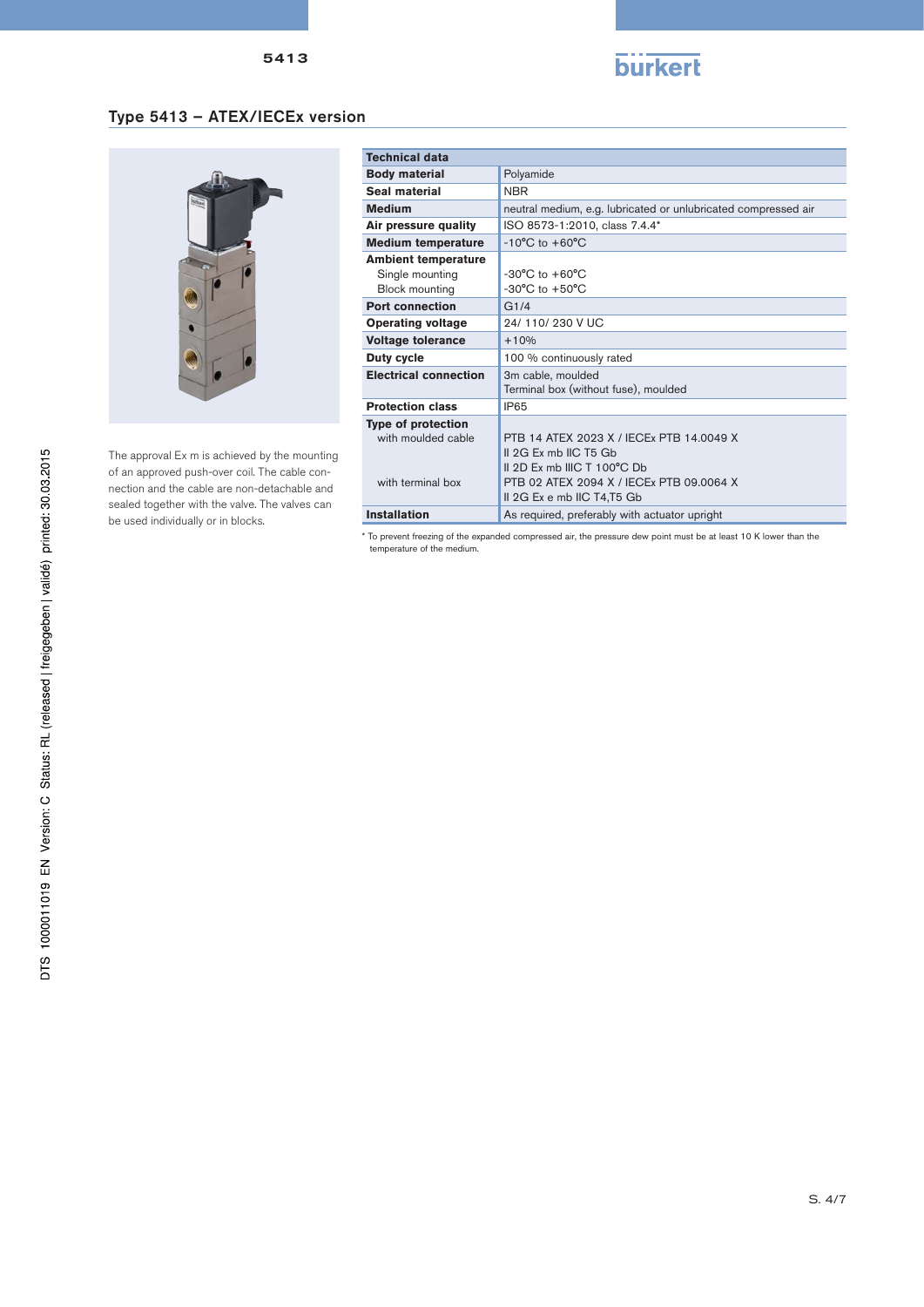



### Dimensions for ATEX/IECEx versions [mm]

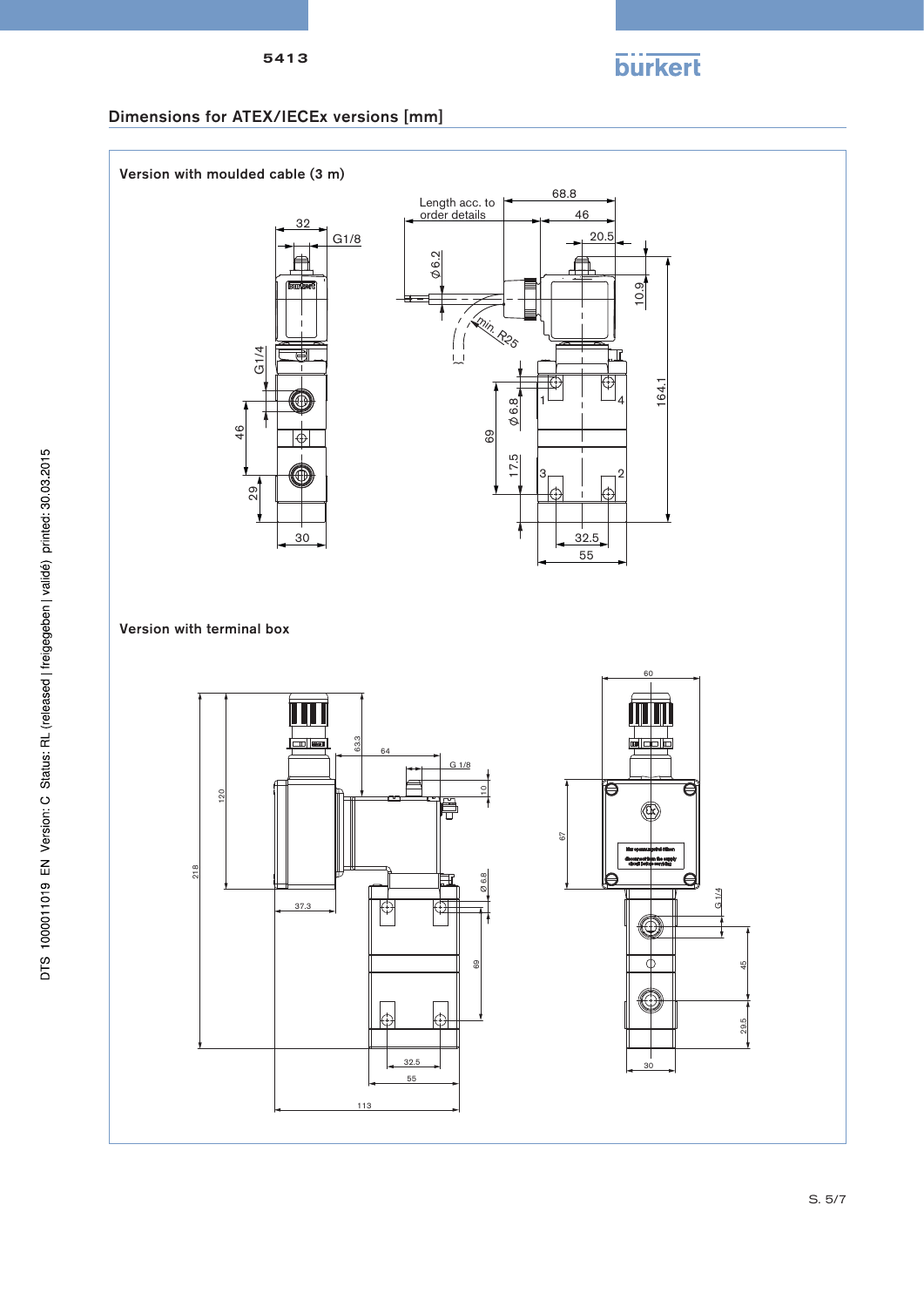

#### Ordering chart for ATEX/IECEx versions

#### Version with manual override, NBR seal and moulded cable (3 m)

The maximum fluid temperature may never exceed the permissible temperature class (T4 135°C, T5 100°C, T6 85°C) minus 5K.





#### Version with manual override, NBR seal and terminal box (without fuse)

The maximum fluid temperature may never exceed the permissible temperature class (T4 135°C, T5 100°C, T6 85°C) minus 5K.



**Note:** To switch a pressure difference of 1 bar is required. **X on request** x on request